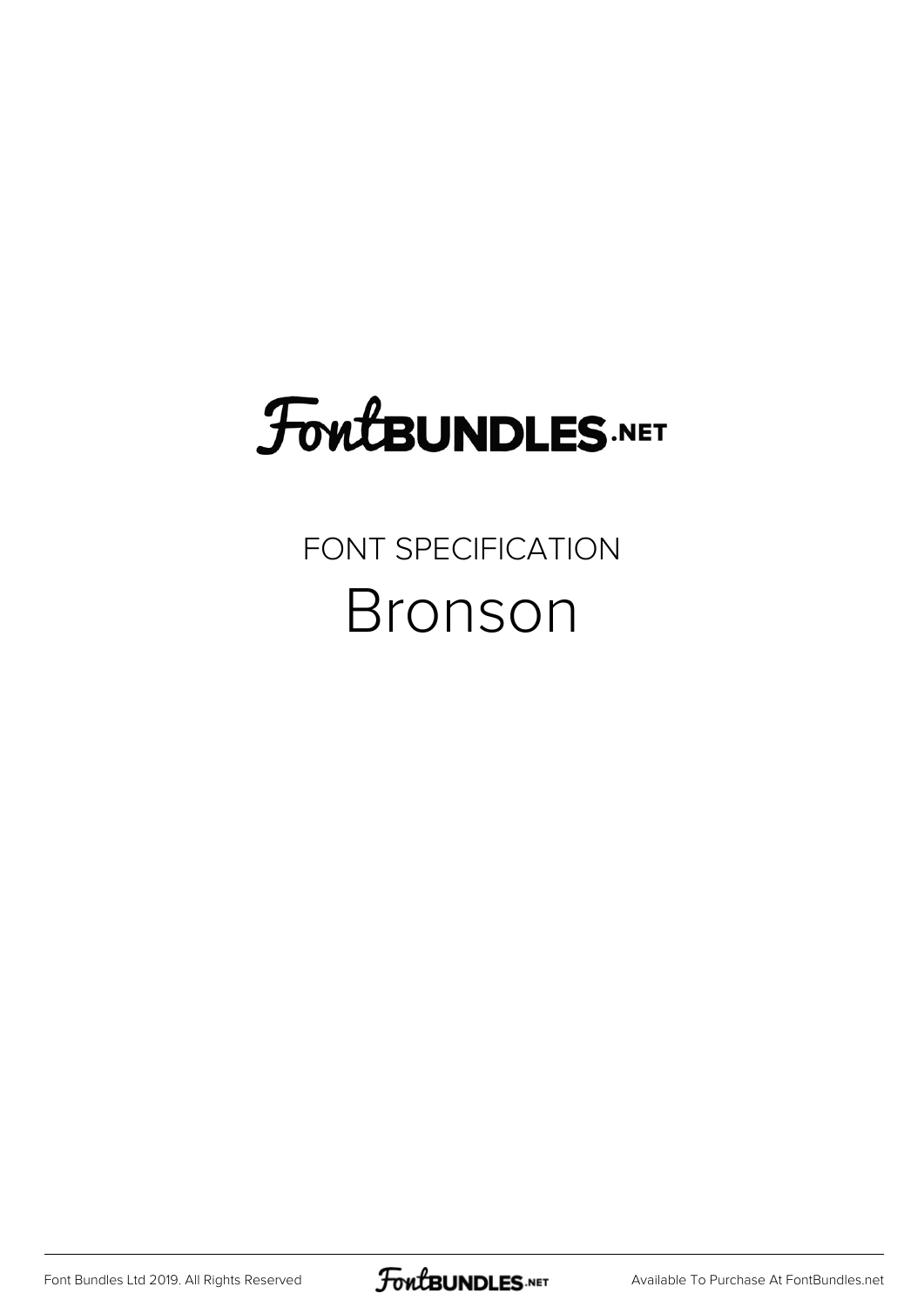#### Bronson Handy - Regular

**Uppercase Characters** 

#### ABC DEFG H1 9 KLMNOPO RST UVWXY7

Lowercase Characters

### ABCDEFGHIJKLMNOPO RSTUVWXYZ

**Numbers** 

#### 0123456789

|                                                 |  | # 5 % & | $\left( \begin{array}{cc} 1 & 1 \end{array} \right)$ |  |
|-------------------------------------------------|--|---------|------------------------------------------------------|--|
|                                                 |  |         |                                                      |  |
| $> ? [ \ \backslash \ ] \ \wedge \ \_ \ \{ \  $ |  |         |                                                      |  |
| $\}$ ; $C$ $E$ $\alpha$ $\neq$ ; $S$            |  |         |                                                      |  |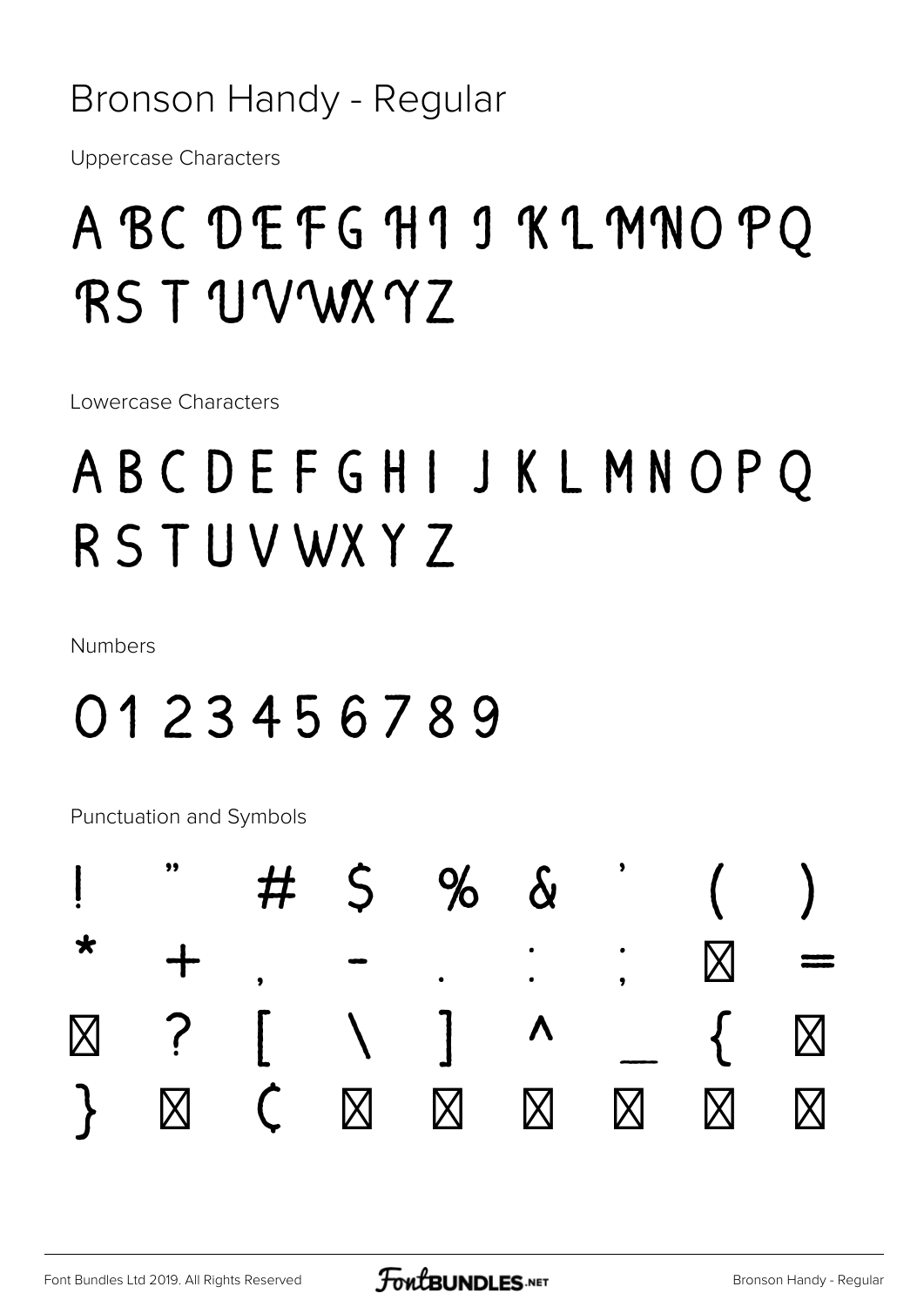

# À Á Â Ã Ä Å Æ Ç È É Ê Ë Ì Í Î Ï Ð Ñ Ò Ó Ô Õ Ö × Ø Ù Ú Û Ü Ý Þ ß à á â ã ä å æ ç è é ê ë ì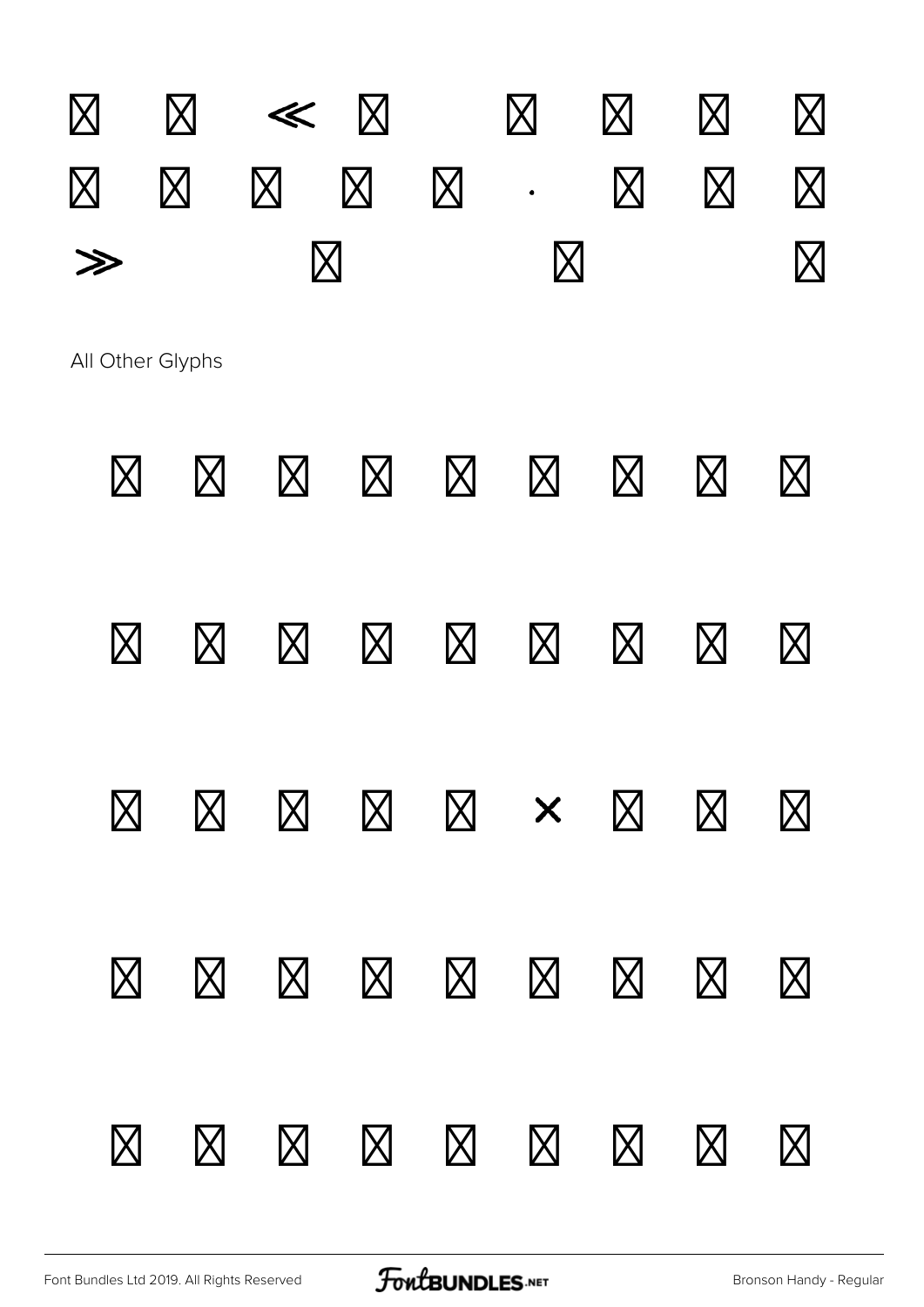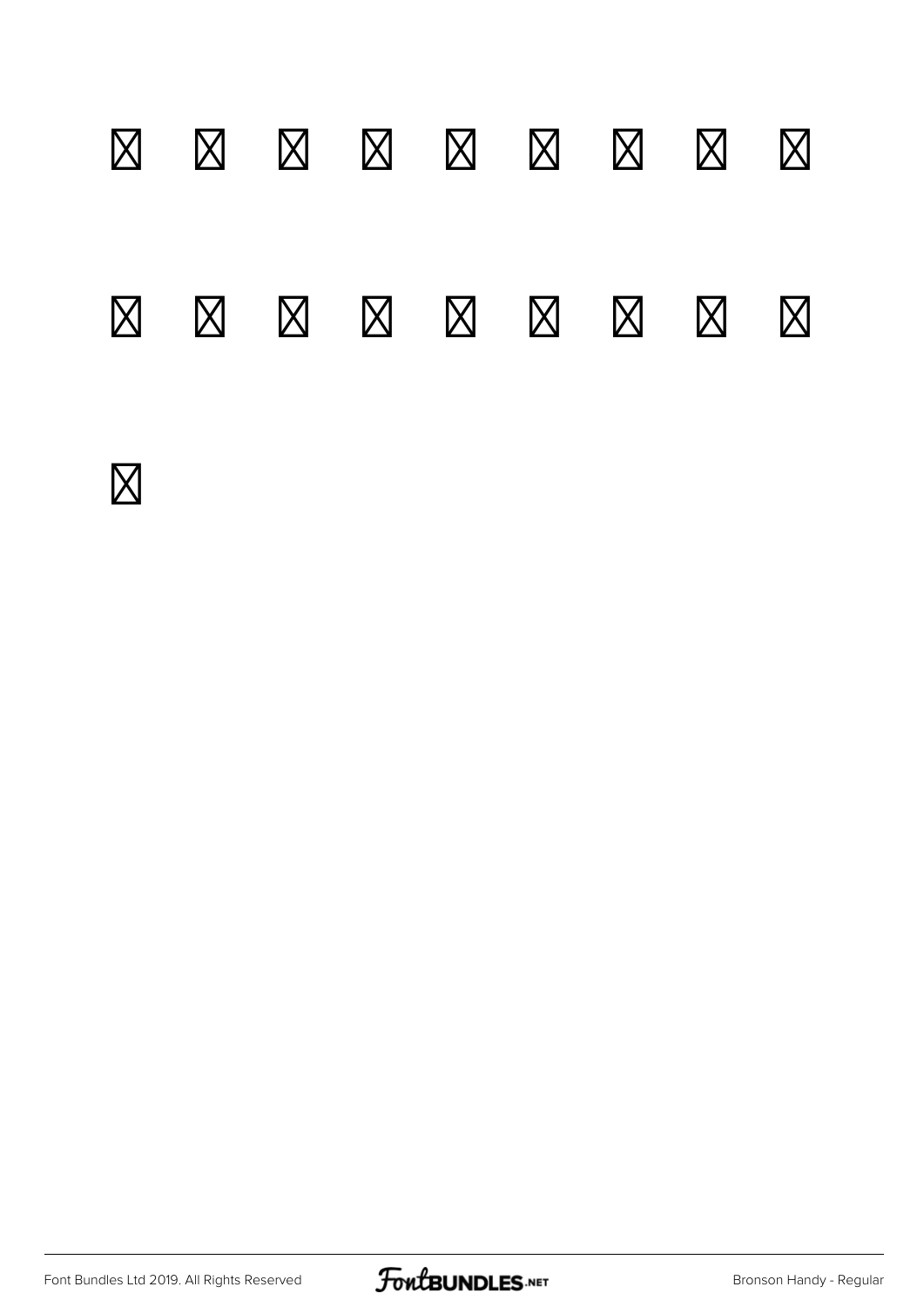#### Bronson Outline - Regular

**Uppercase Characters** 

A BC DEFG HI I KIMNO PO RST UVWXYZ

Lowercase Characters

ABCDEFGHI JKLMNOP  $\left(\!\!\left(\right)\!\!\right)$ RSTUVWXYZ

#### **Numbers**

0123456789

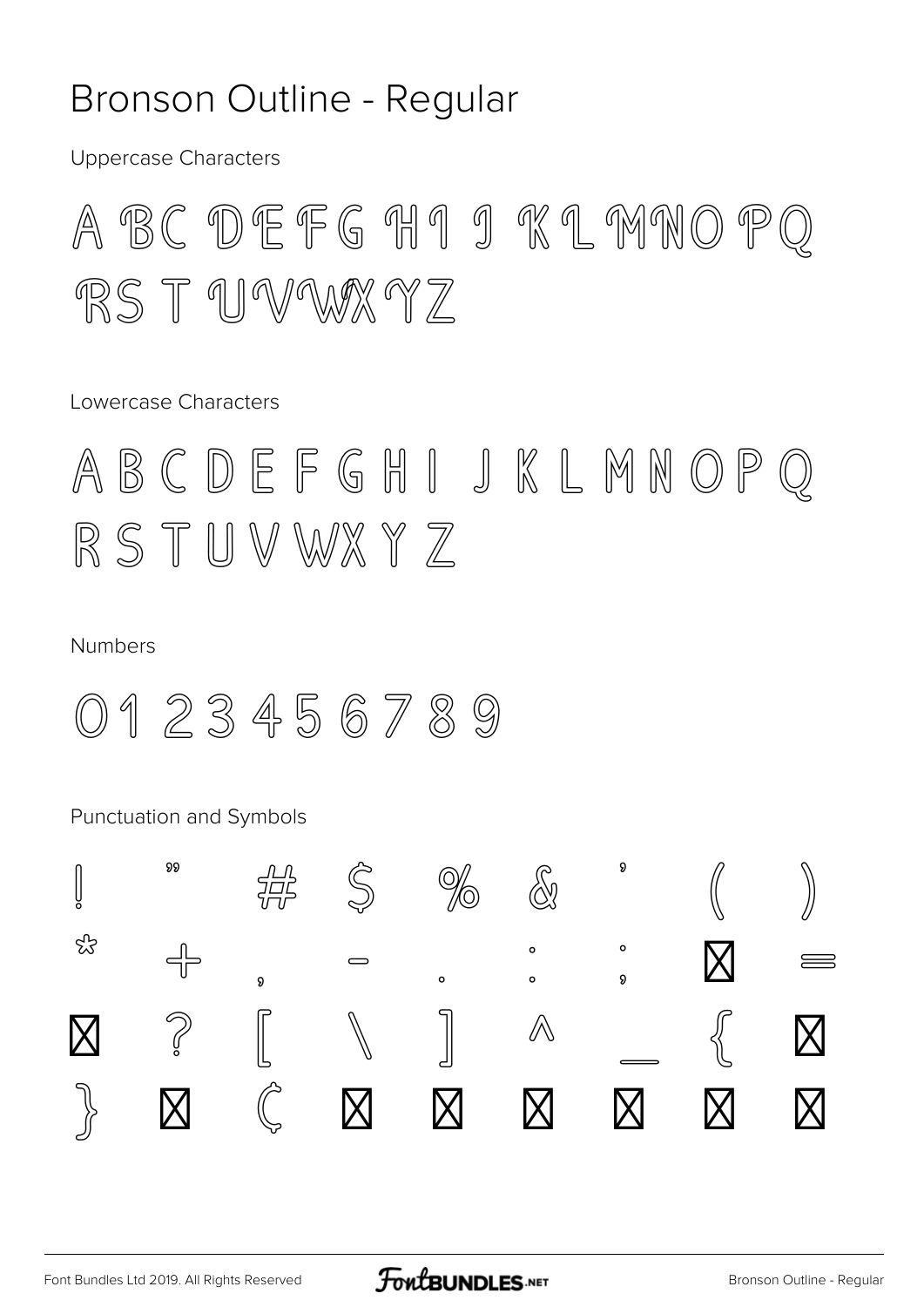

# À Á Â Ã Ä Å Æ Ç È É Ê Ë Ì Í Î Ï Ð Ñ Ò Ó Ô Õ Ö × Ø Ù Ú Û Ü Ý Þ ß à á â ã ä å æ ç è é ê ë ì

[Font Bundles Ltd 2019. All Rights Reserved](https://fontbundles.net/) **FoutBUNDLES.NET** [Bronson Outline - Regular](https://fontbundles.net/)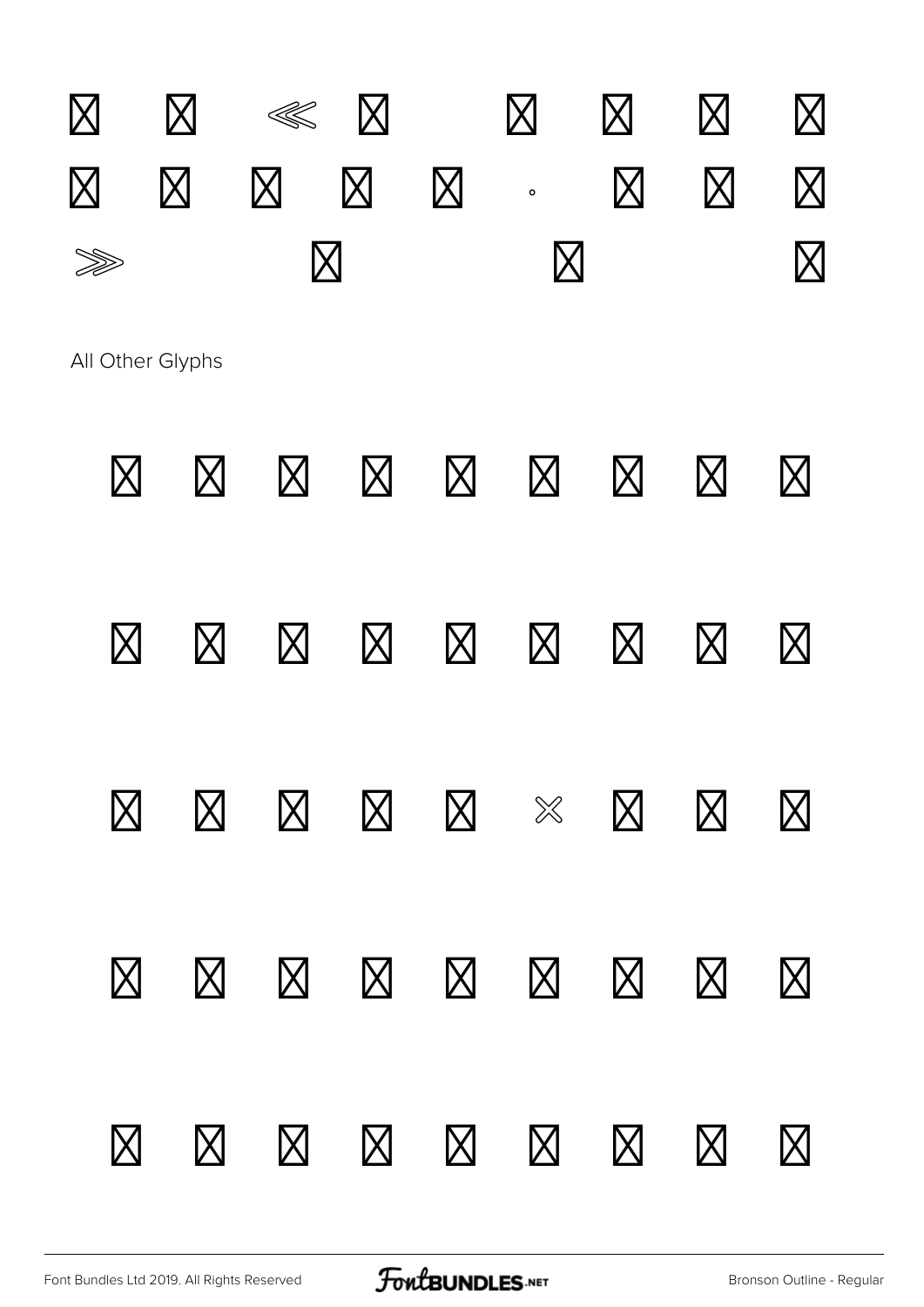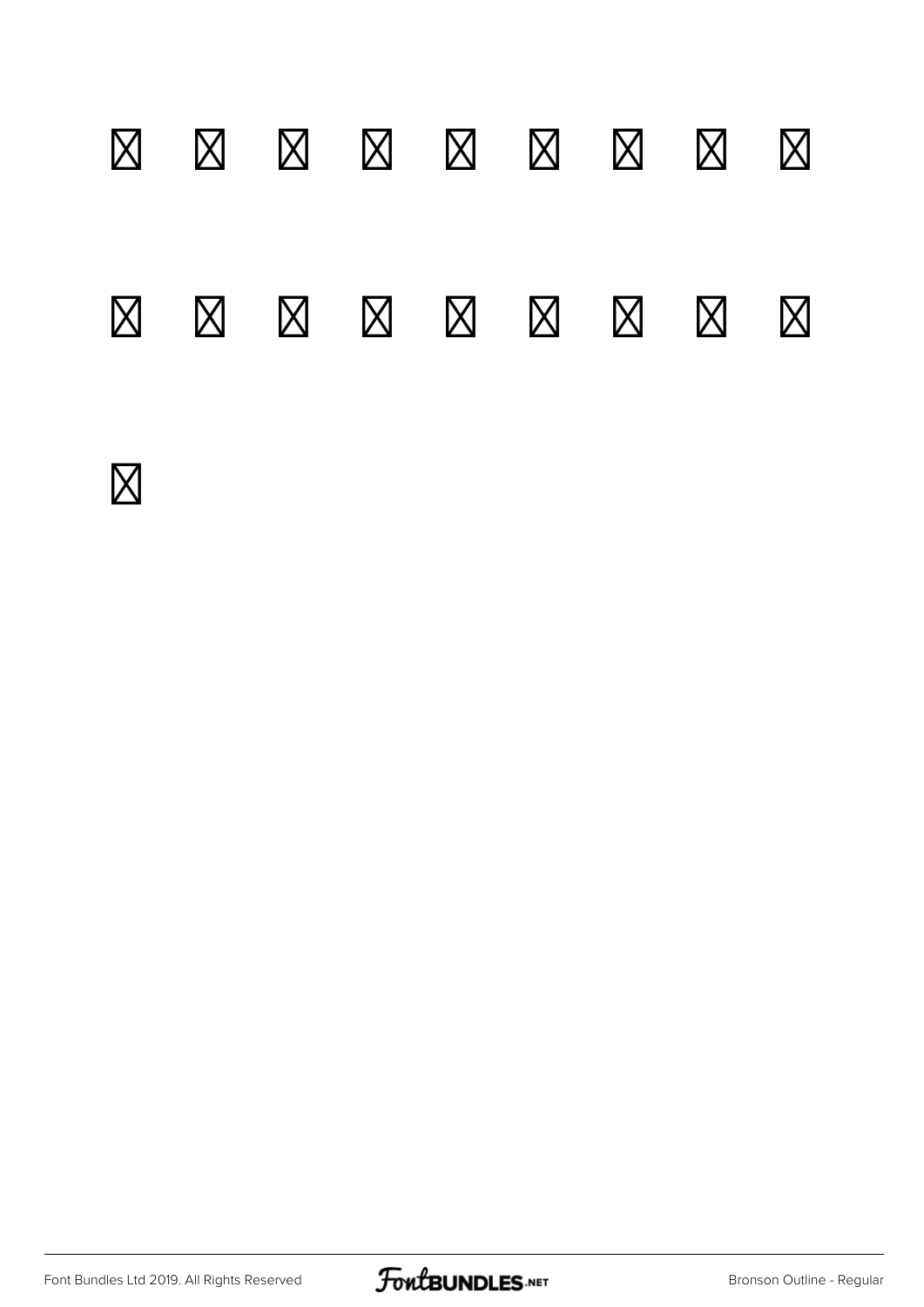Bronson - Regular

**Uppercase Characters** 

#### ABC DEFG H1 J KLMNOPO RST UVWXY7

Lowercase Characters

### ABCDEFGHIJKLMNOPQ RSTUVWXYZ

**Numbers** 

#### 0123456789

|                                           |  | # 5 % & | $\left( \begin{array}{c} \end{array} \right)$ |  |
|-------------------------------------------|--|---------|-----------------------------------------------|--|
|                                           |  |         |                                               |  |
| $> ? [ \ \backslash ] ^ \ \backslash \ ]$ |  |         |                                               |  |
| $\}$ j $C$ $E$ $\alpha$ $\neq$ $\beta$    |  |         |                                               |  |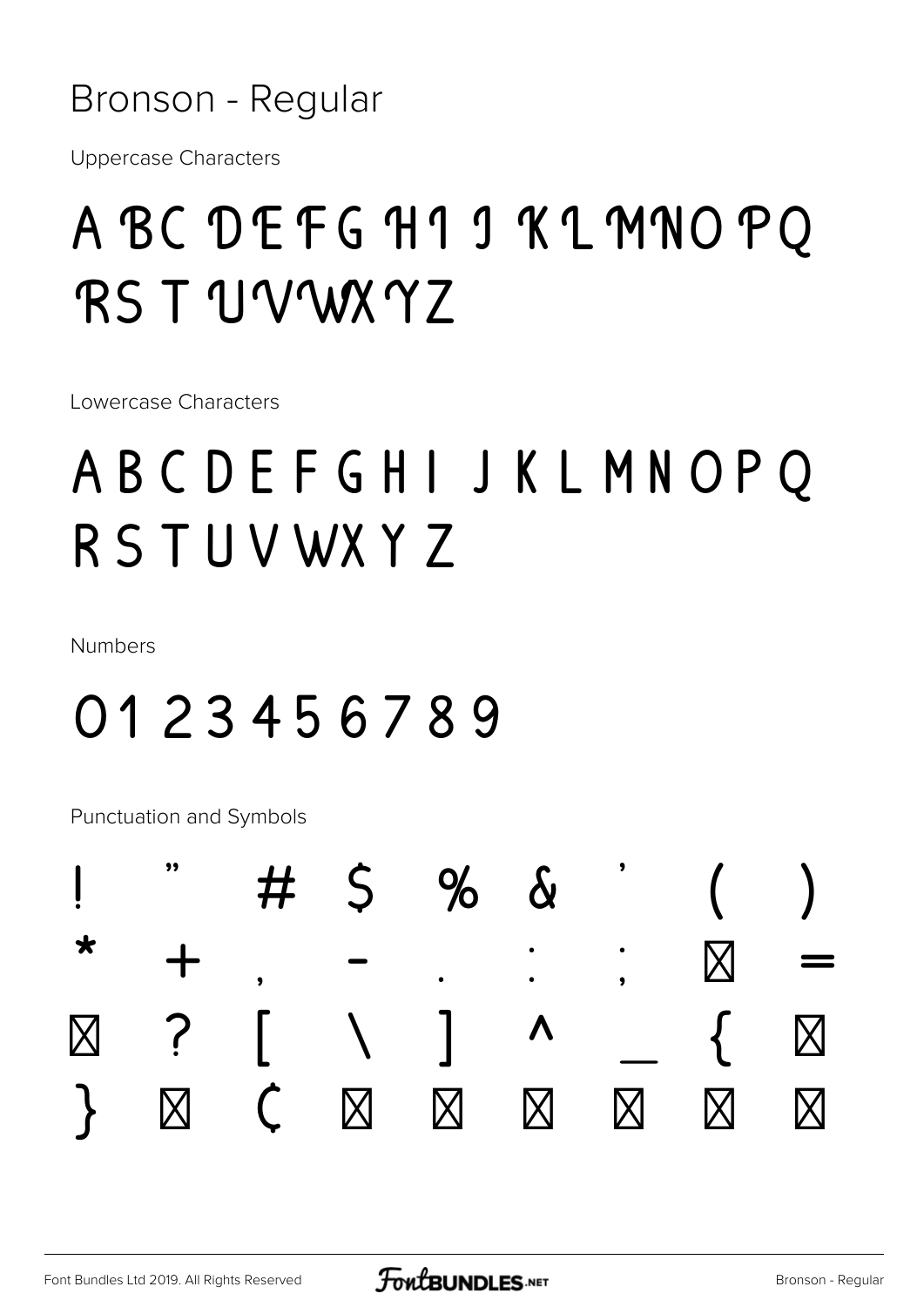

À Á Â Ã Ä Å Æ Ç È É Ê Ë Ì Í Î Ï Ð Ñ Ò Ó Ô Õ Ö × Ø Ù Ú Û Ü Ý Þ ß à á â ã ä å æ ç è é ê ë ì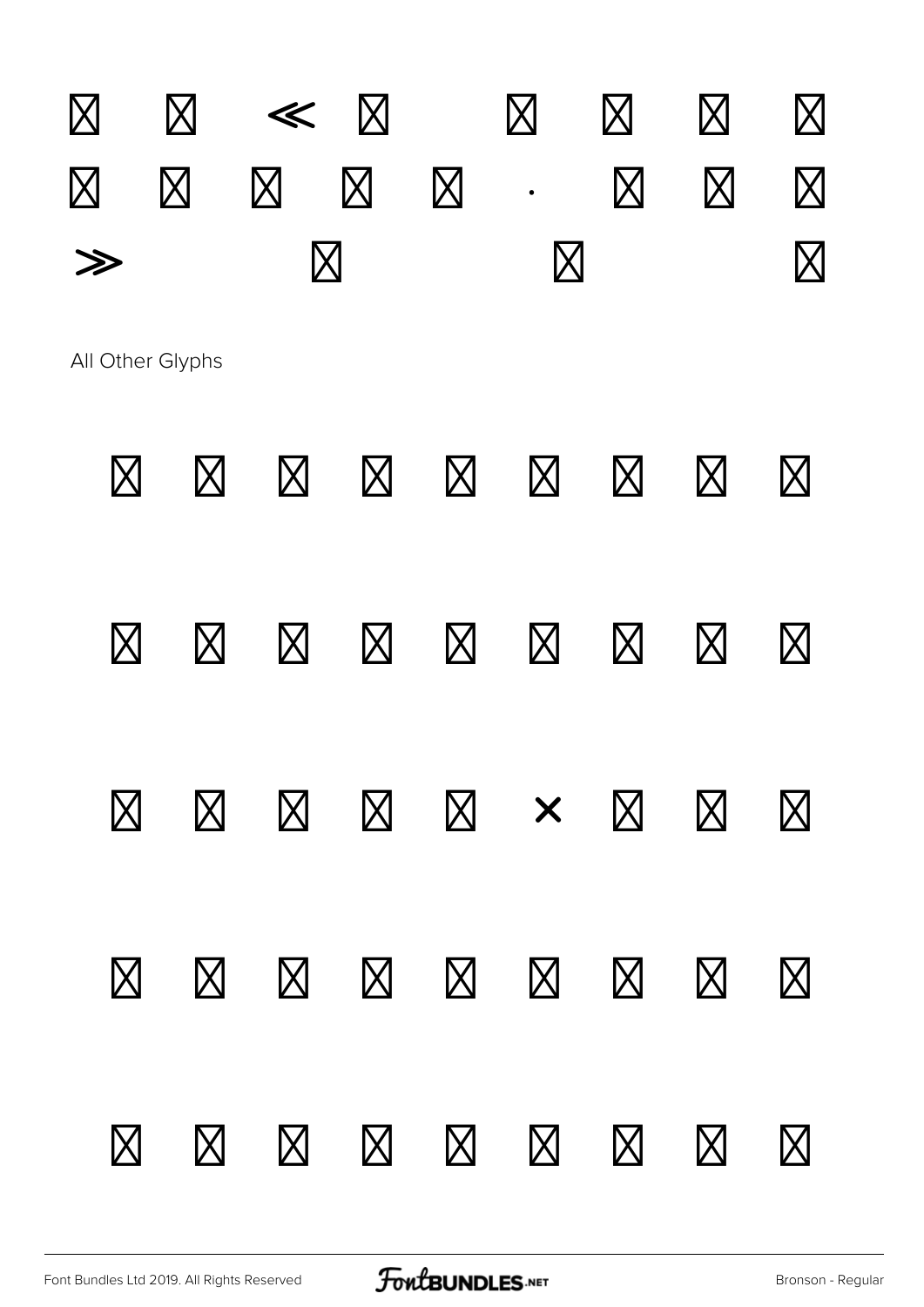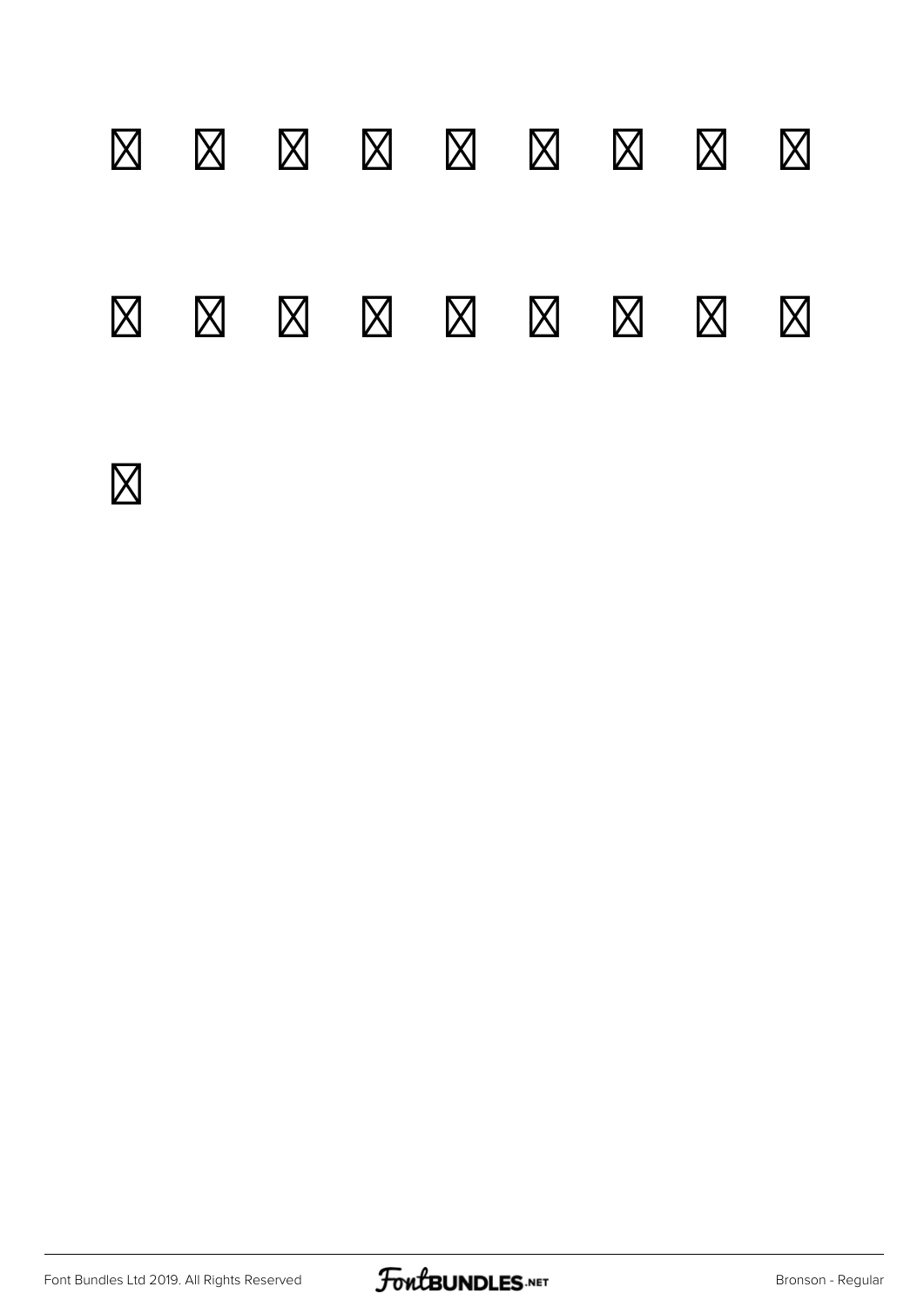#### Bronson Rough - Regular

**Uppercase Characters** 

#### A BC DEFG H1 J KL MNO PO RST UVWXY7

Lowercase Characters

### ABCDEFGHIJKLMNOPQ RSTUVWXYZ

**Numbers** 

#### 0123456789

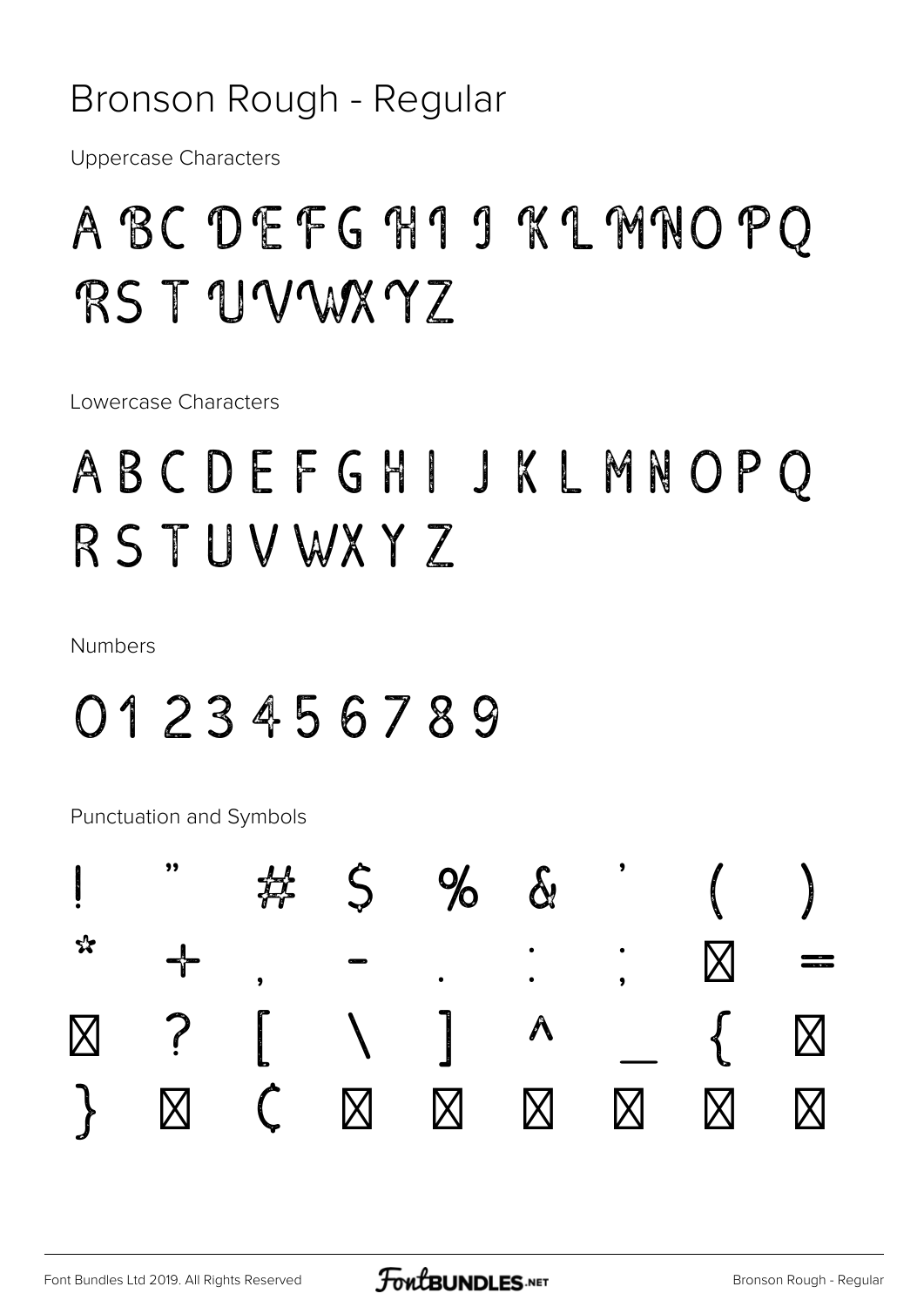

# À Á Â Ã Ä Å Æ Ç È É Ê Ë Ì Í Î Ï Ð Ñ Ò Ó Ô Õ Ö × Ø Ù Ú Û Ü Ý Þ ß à á â ã ä å æ ç è é ê ë ì